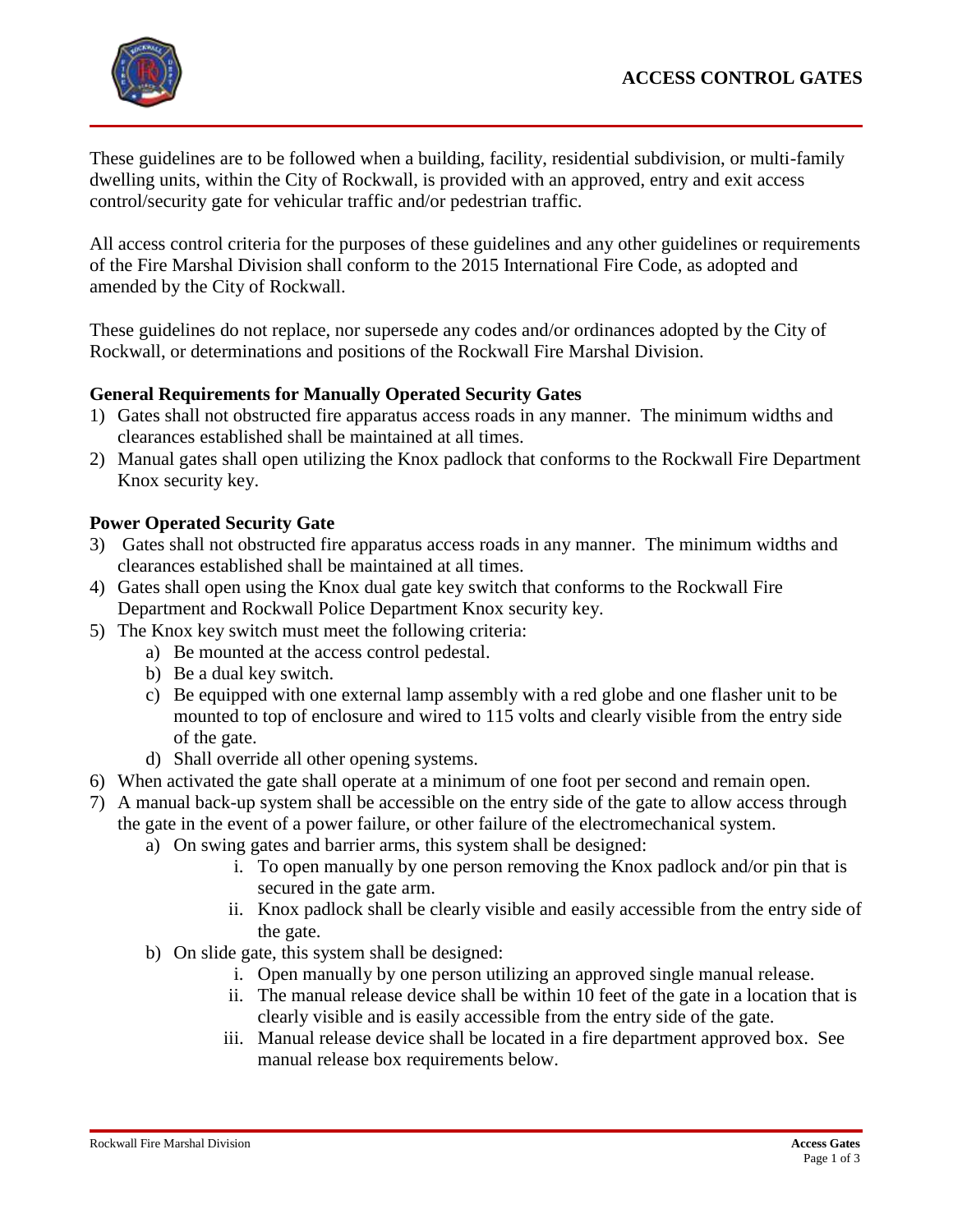

## **General Requirements Manual Release Box**

- 8) Manual release box shall comply with the following:
	- a) Red in color.
	- b) Clearly labeled.
	- c) Located within 10 feet of the gate, clearly visible and easily accessible.
	- d) Designed to accept the Knox padlock.

**Pedestrian Walkway Security Gates.** Any security gates that interfere with fire department access around the perimeter of a structure shall comply with the following.

- 9) Security gates may be installed across pedestrian walkways provided they are designed to comply with one of the following:
	- a) Open electromechanically with the use of a Knox dual gate key switch that conforms to the Rockwall Fire Department and Rockwall Police Department Knox security key. In the event of a power failure, or other failure of the electromechanical system, a fail-safe system must automatically unlock the gate to allow free entry and exit.
	- b) Open manually using a Knox padlock.
	- c) Open manually utilizing an alternate approved method.

### **Inspection Requirements**

- 10) Fire Lane Unobstructed. The fire lane shall have a clear width of 24-feet.
- 11) Manual mode Verified.
- 12) Emergency Ingress System tested.

#### **Submittal Requirements**

- 13) Construction plans shall contain sufficient detail to enable the plan reviewer to accomplish a complete review.
- 14) Sequence of operation details shall be submitted that is a written description of the operation of the Access-Control/Delayed Egress System in normal mode, loss of power mode, activation of a fire protection system and manual modes.
- 15) Please upload the following documents when submitting your permit online:
	- a) Construction Plans
	- b) Equipment Specifications
	- c) Sequence of operation details